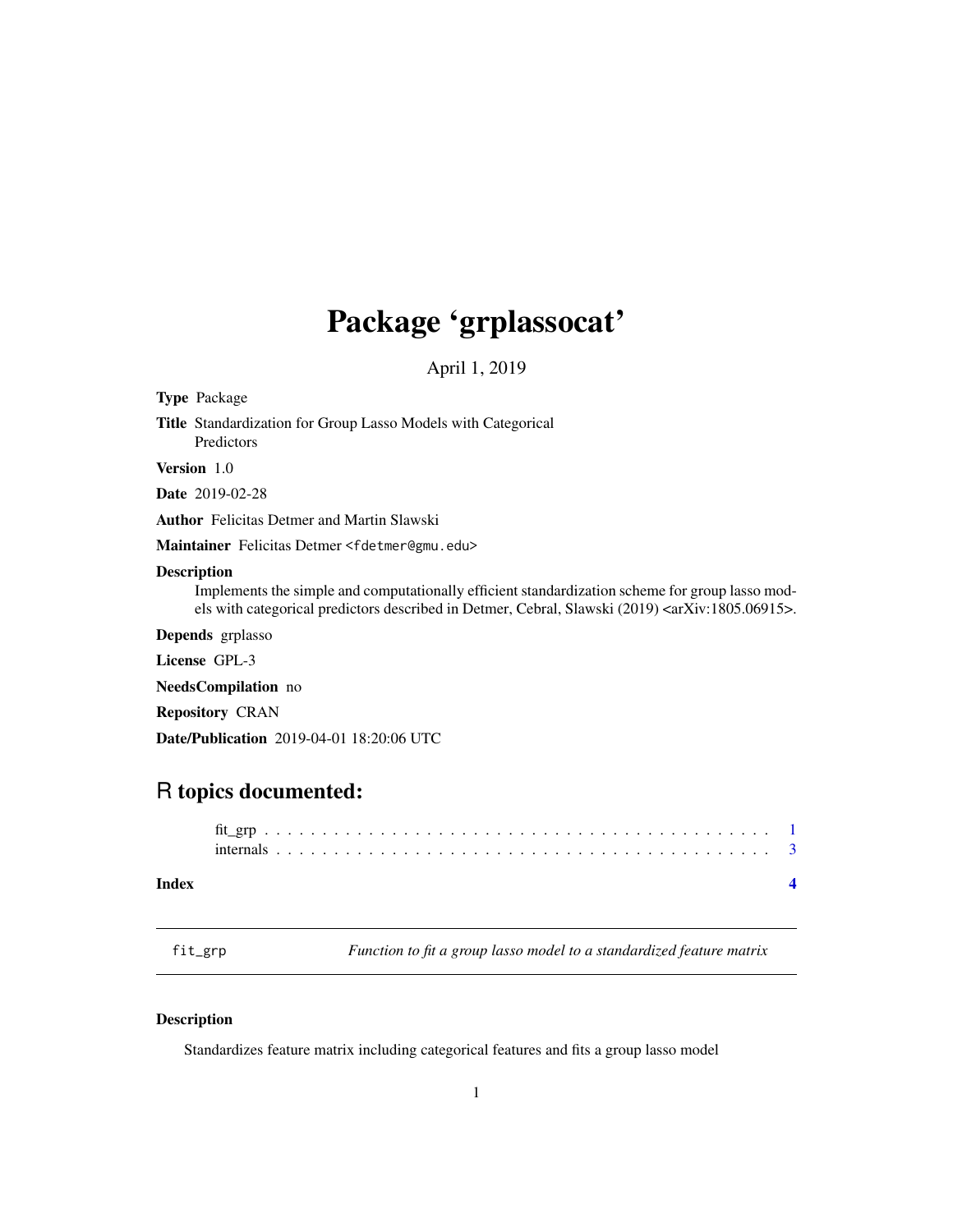#### Usage

```
fit\_grp(eqn, dat, lambda, model = LinReg(), nonpen = c(), standardize = TRUE, ...)
```
#### Arguments

| egn         | formula of the penalized variables. The response has to be on the left hand side<br>of $\sim$ . If interaction terms are included without main effects, the main effects will<br>automatically be added by the package. |
|-------------|-------------------------------------------------------------------------------------------------------------------------------------------------------------------------------------------------------------------------|
| dat         | data. frame, categorical features need to be of type factor                                                                                                                                                             |
| lambda      | Penalty parameter (scalar)                                                                                                                                                                                              |
| model       | an object of class grpl. model as defined in the package grplasso.                                                                                                                                                      |
| nonpen      | formula of the nonpenalized features                                                                                                                                                                                    |
| standardize | logical. If true, the design matrix of the continuous features will be centered and<br>standardized to unit norm                                                                                                        |
| .           | additional arguments to be passed to the grplasso function in the package of<br>the same name.                                                                                                                          |

#### Details

Design matrices of the categorical features and interactions between categorical features are centered and standardized by column-wise scaling. After fitting a group lasso model to the standardized desgin matrix, coefficients are re-scaled and centered to the original scale of the data. Interactions between categorical and continuous features are standardized by a singular value decomposition.

#### Value

A dataframe containing the coefficients of the fitted group lasso model that have been re-scaled to the original scale of the data is returned. Coefficients of interaction terms for which no observations are included in dat are returned as NA.

#### Author(s)

Felicitas Detmer, <fdetmer@gmu.edu>

#### References

Detmer, Felicitas J., and Martin Slawski. "A Note on Coding and Standardization of Categorical Variables in (Sparse) Group Lasso Regression." arXiv preprint arXiv:1805.06915 (2018).

#### Examples

```
data(dattest)
```

```
#---set datatype of categorical features to factor=----
dattest$X1cut=as.factor(dattest$X1cut)
dattest$X2cut=as.factor(dattest$X2cut)
dattest$X3cut=as.factor(dattest$X3cut)
```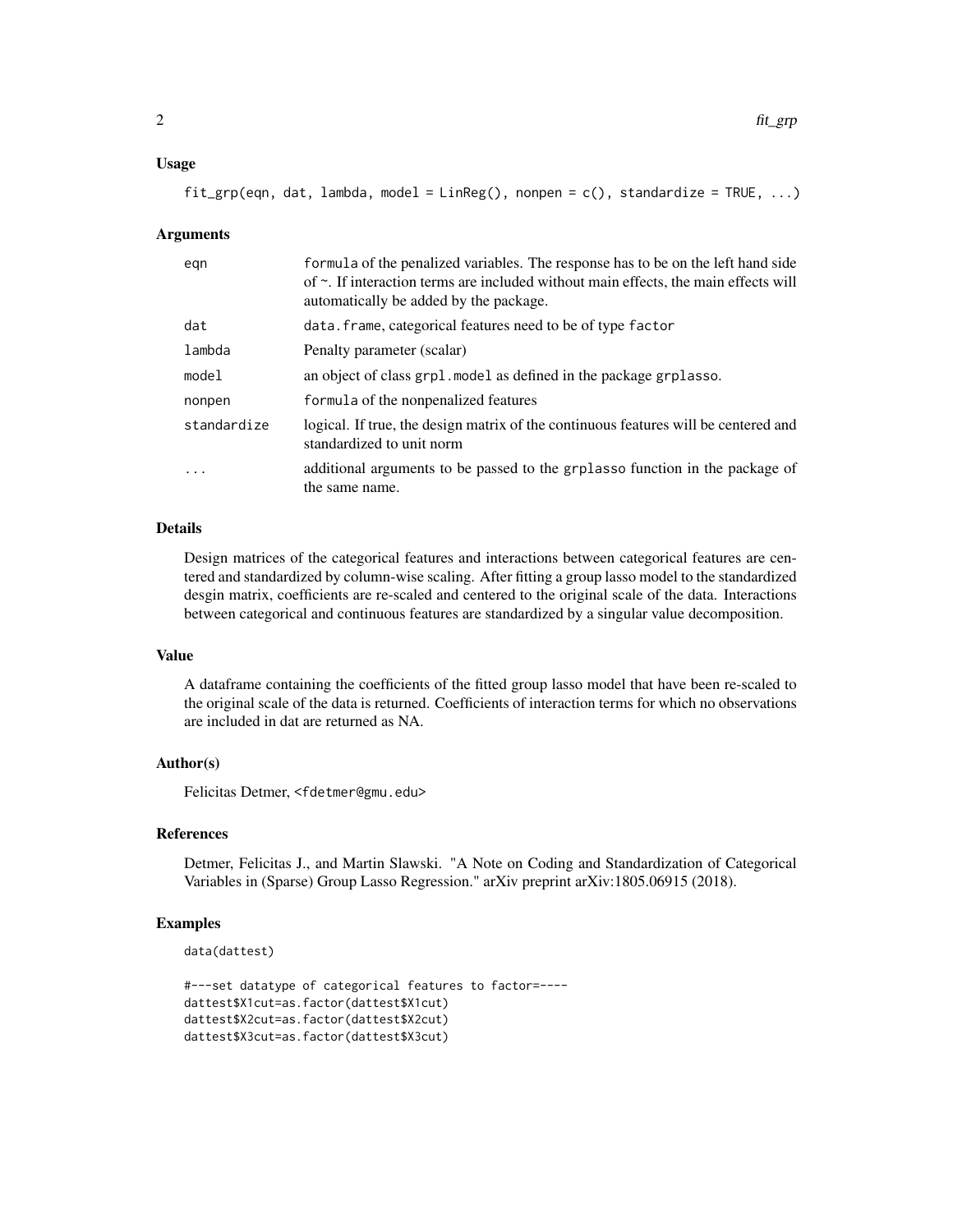#### <span id="page-2-0"></span>internals 3

```
table(dattest[,c("X1cut", "X2cut", "X3cut")])
#--fit group lasso models
coefs1=fit_grp(y~X1cut * X2cut +X1cut * X3cut +X2cut * X3cut, dattest, lambda=0.5, model=LinReg())
coefs2=fit_grp(y~X1cut * X2cut +X1cut * X3cut +X2cut * X3cut, dattest, lambda=0.5, model=LinReg(),
               nonpen=~X1cut)
```
internals *Miscellaenous*

#### Description

gen\_dum, func\_int, and seqWrapper are internal functions not intended to be called directly by the user. dattest is a synthetic data set for testing and demonstration purposes.

#### Author(s)

Felicitas Detmer, <fdetmer@gmu.edu>